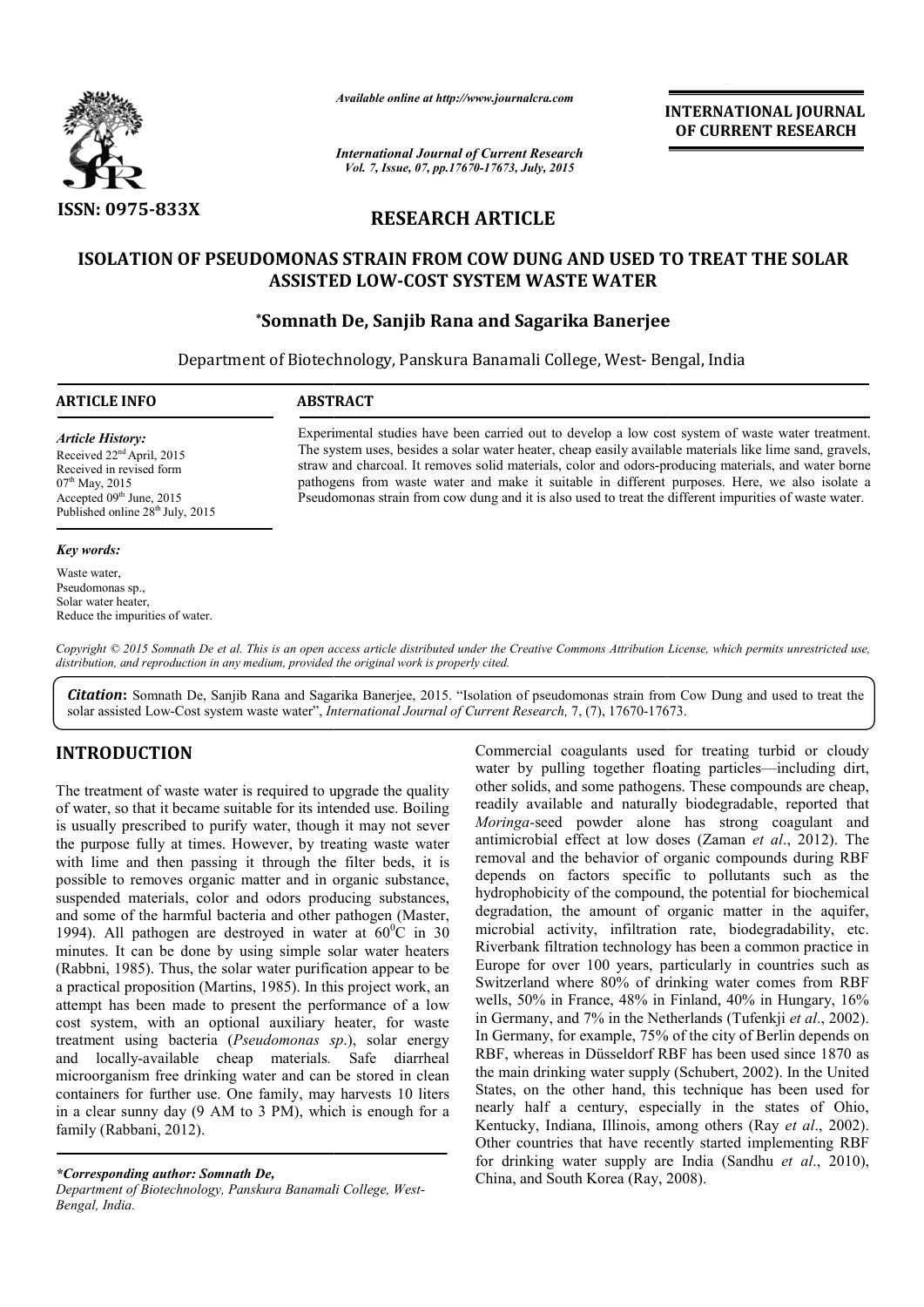# **MATERIALS AND METHODS**

#### *Isolation of Bacteria (Pseudomonas sp.)*

At first we isolate bacteria (*Pseudomonas sp.)* from cow dung in specific media (Kings media) through serial dilution method. Then we transferred the bacteria in Kings media to get broth culture of *Pseudomonas sp.*

### *Settling Tank*

The settling tank is ordinary plastic container, which is used to treat water with bacteria (*Pseudomonas sp.)* and then to supply treated water through filter beds. Here we stagnant the sample for 2 days with bacterial treatment. It can settle down impurities contain in waste water. The tank is also used to store waste water for the treatment

#### *Primary Filter*

The primary filter consists of an earthen ware with many small holes at the bottom, and filter beds made of a piece of cloth, gravels, and sand layer. This part removes impurities like suspended materials and a few pathogens from waste water (APHA. 1991).

#### *Secondary Filter*

The secondary filter consists of an earthen pitcher with many small holes at the bottom of Pitcher, and a filter bed made on straw and charcoal. It helps to removes color, oil particles and a few pathogens (Dutta and Rao, 1970).

## *Collection Tank*

It is also an ordinary plastic container with stop cock. After secondary treatment, the water is collected in this tank and transferred to solar water heater through stop cock.

### *Solar Water Heater*

Solar Water Heater consists of a plastic jar placed inside an insulated metallic tray covered with transparent polythene.

The function of this part is to heat the filtered water using solar radiation to removes water borne pathogens and produce purified water. The plastic jar is painted on black on three sides, and the paint free side is used as a window of solar radiation. Laboratory studies have demonstrated the effects of key operational parameters such as light intensity and wavelength, solar exposure time, availability of oxygen, turbidity, and temperature (Berney *et al*., 2006 and Reed, 2004).

#### *Storage Tank with Auxiliary Heater*

This unit is optimal. It can be used be cloudy and rainy days when solar water heater will not be able to heat the water to desired temperatures. It can also be used to boil purified water to produce high quality drinking water.

#### *Test Samples and Experiments*

To study the performance of the system, experiments and tests have been conducted using three samples, of 4 liter each of waste water named as Sample-I, Sample-II Sample-III.

Sample-I is collected from village pond (Panskura, West Bengal, India). Sample-II is collected from river (Kangsabati, Panskura, West Bengal, India). Sample III is collected from paper mill effluents (Ghoraghata, Howrah, West Bengal, India).

Various Experiments and tests have been carried out for each of these three samples before and after the treatment of this process to study the impurity-removal capacity of system. To find the P<sup>H</sup>, chemical oxygen demand (COD), biochemical oxygen demand (BOD), total solids, suspended solids, and pathogen content of the sample before and after the treatment and also study the rise in filtered-water temperature in the solar water heater.

## **RESULTS AND DISCUSSION**

The results obtained from the experiments and tests conducted for the three samples of the water and shown in the Table 1  $\&$ Table 2.

| Component    | Sample-I<br>(Pond)       | Sample-II (River)     | Sample-III (Paper mill waste water) |
|--------------|--------------------------|-----------------------|-------------------------------------|
| Color        | Slightly greenish        | Turbid                | Slightly yellow                     |
| Odor         | Bad                      | No                    | Slightly bad                        |
| <b>BOD</b>   | $150$ mg/lit             | $205$ mg/lit          | $100 \text{ mg/lit}$                |
| <b>COD</b>   | $9.2 \text{ mg/lit}$     | $24.4 \text{ mg/lit}$ | $30.5$ mg/lit                       |
| Total solids | $649$ mg/lit             | $160$ mg/lit          | $6040$ mg/lit                       |
| pН           | 7.8                      |                       | 8.6                                 |
| Salinity     |                          | 0.5                   | 8.5                                 |
| Pathogens    | $(10^{-4})$ -24 Colonies | $(10-4)-37$ Colonies  | 14 Colonies<br>$(10^{-4})$          |

**Table 1. Analysis of waste water samples before treatments**

|  |  |  | Table 2. Analysis of waste water sample after treatment |
|--|--|--|---------------------------------------------------------|
|  |  |  |                                                         |

| Component    | Sample-I<br>(Pond)       | Sample-II (River)                 | Sample-III (Paper mill waste water) |
|--------------|--------------------------|-----------------------------------|-------------------------------------|
| Color        | Colorless                | Colorless                         | Colorless                           |
| Odor         | No                       | No                                | No                                  |
| <b>BOD</b>   | $39 \text{ mg/lit}$      | $50 \frac{\text{mg}}{\text{lit}}$ | $33$ mg/lit                         |
| <b>COD</b>   | $708 \text{ mg/lit}$     | $8.4 \text{ mg/lit}$              | $10.4$ mg/lit                       |
| Total solids | $600$ mg/lit             | $150 \text{ mg/lit}$              | $3050$ mg/lit                       |
| $P^{\rm H}$  |                          | 6.8                               | 9.2                                 |
| Salinity     | 1.5                      | $\Omega$                          | 7.5                                 |
| Pathogens    | $(10^{-4})$ -10 Colonies | $(10^{-4})$ -14 Colonies          | $(10^{-4})$ -7 Colonies             |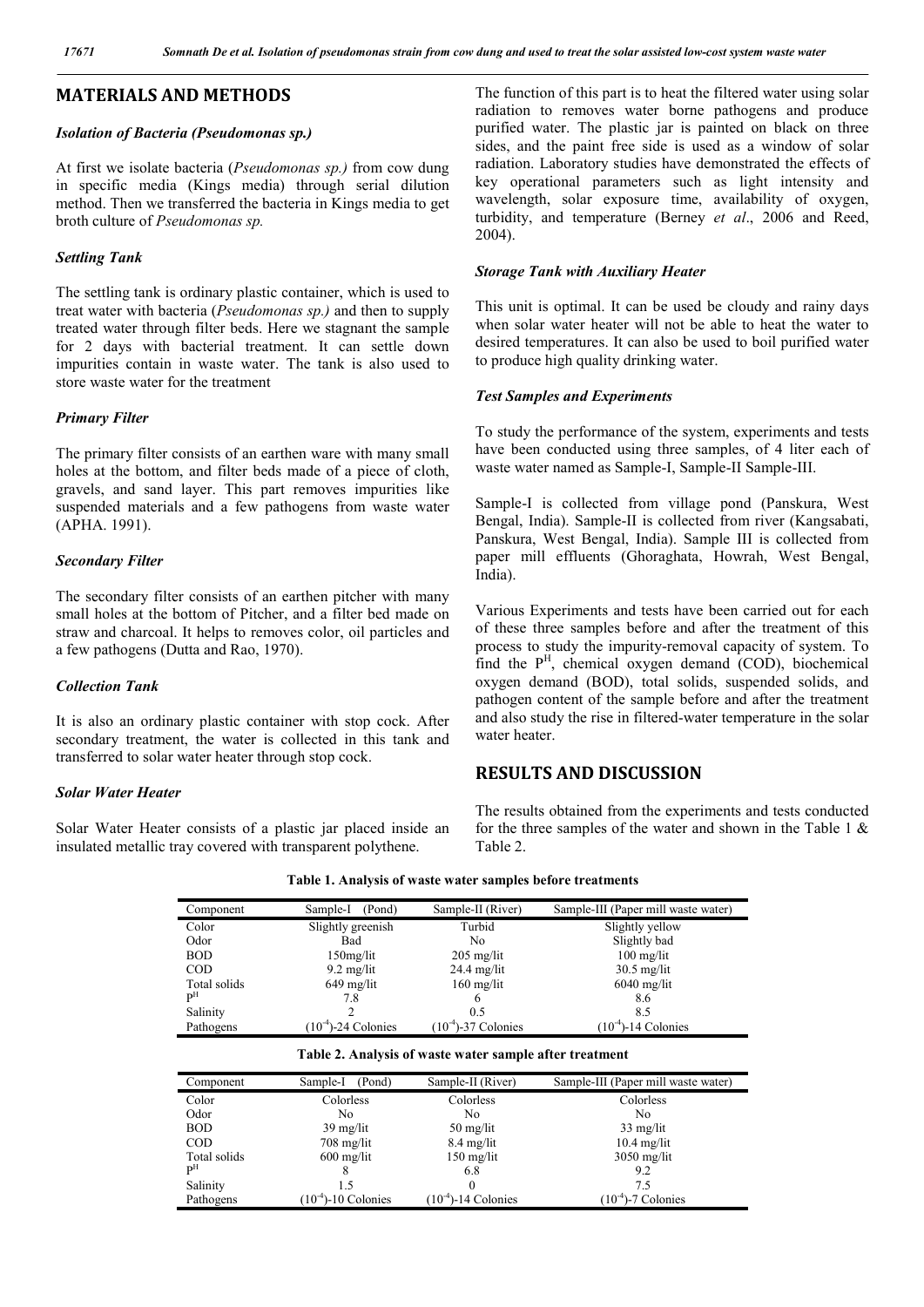

*Amount of water=1litre*

**Figure 1. Performance of low cost solar water heater**



**Figure 2. A novel model of Solar-assisted waste water treatment system**

From these results it can be seen that the system developed for waste water treatment can be used to removes a variety of impurities to produce purified water. The biocide action of UVA has also been attributed to the production of reactive oxygen species (ROS) which are generated from dissolved oxygen in water (Khaengraeng and Reed, 2005). In the settling tank the waste water is treated with lime (5g/L) and bacteria to remove turbidity, organic, inorganic substances, color, odor, and taste-producing substances. In this way we can also reduce the level of harmful bacteria and other pathogens. The materials settled at the bottom of the tank are obtained as secondary pollutants which can be removed by washing and cleaning the tanks frequently after treatment. The filtered beds of primary filter can be removed suspended materials (liquid/solid), and few pathogens. The filter beds of secondary filter can remove the color of water and oils particles the most of the pathogen (90%). The color is removed by charcoal and oils particles and absorbed by straw. The water coming out through the filter beds contains a few pathogens and very small amount of dissolved solids. The pathogens are destroyed by heating water at  $60^{\circ}$ C for 30 minutes in solar water heater. Figure 1 shows the variation of water temperature in the solar water heater with the hours of the day in winter it rise the water temperature to a maximum of  $62<sup>o</sup>C$  to destroy pathogens. Since the maximum water temperature of 73 $\mathrm{^{0}C}$  can be attain in summer using the above system, the process of water purification is faster. The auxiliary heater can be used on cloudy/rainy days. Figure 2 also represent an innovative model of solar-assisted waste water system.

#### **Conclusion**

In these experiments the cost of system is low as the materials are used and a large amount of organic materials are removed from this waste water. For the treatment of industrial waste water, certain modifications in the system design and advance treatment processes are required. On cloudy and rainy days, the solar water heating system is used in the study cannot heat the water adequate temperature; the system can remove mainly water borne pathogens, and cannot remove other high temperature resistant pathogens. An auxiliary heater can be used to solve this problem. By this innovative novel approach we can reduce the impurities of waste water in different industrial sector to prevent the rate of pollution in environment.

## **REFERENCES**

- APHA. 1991. *Standered Method for Examination of water and waste water,* pp.535-538. Washington. DC: America Public Association.
- Berney, H. U., Weilenmann, A., Simonetti, A., Egli, T., 2006. Efficacy of Solar Disinfection of *Escherichia coli*, *Shigella flexneri*, *Salmonella typhimurium* and *Vibrio cholerae*, *Journal of Applied Microbiology*. 101: 828-836.
- Dutta, A.K., Rao, M.N. 1970. *Waste water treatment*, pp.301- 303. New Delhi: IBH Ltd.
- Khaengraeng, R., Reed, R. H. 2005. Oxygen and Photo-Inactivation of *Escherichia coli* in UVA and Sunlight, *Journal of Applied Microbiology*. 99: 39-50.
- Martins, H. 1985. *Modern Bacteriology,* pp.168-170. England. J&A Churchill Ltd.
- Master, G.M. 1994. *Introduction to Environmental Engineering and Science*, pp.229-231. New Delhi: Prentice Hall of India Pvt. Ltd.
- Rabbani, K.S. 2012. *Low Cost Domestic Scale Technologies for Safe Drinking Water*, Appropriate Healthcare Technologies for Developing Countries.
- Rabbni, K.S. 1985. Elimination of Diarrheal Pathogens from drinking water Using Low cost Solar Device, *Proceedings of the International Conference on Physics and Energy for Development,* pp.317-322. Dhaka: East Bengal Publishing Co. Ltd.
- Ray, C., 2008. Worldwide Potential of Riverbank Filtration, *Clean Technologies and Environmental Policy*. 10: 223- 225.
- Ray, C., Grischek, T., Schubert, J., Wang, J. Z., Speth, T. F. 2002. A Perspective of Riverbank Filtration., *Journal of American Water Works Association* (*AWWA*).94: 149-160.
- Reed, R. H., 2004. The Inactivation of Microbes by Sunlight: Solar Disinfection as A Water Treatment Process, *Advances in Applied Microbiology*. 54: 333- 365.
- Sandhu, C., Grischek, T., Kumar, P., Ray, C. 2010. Potential for Riverbank Filtration in India," *Clean Technologies and Environmental Policy*. 13: 1-22.